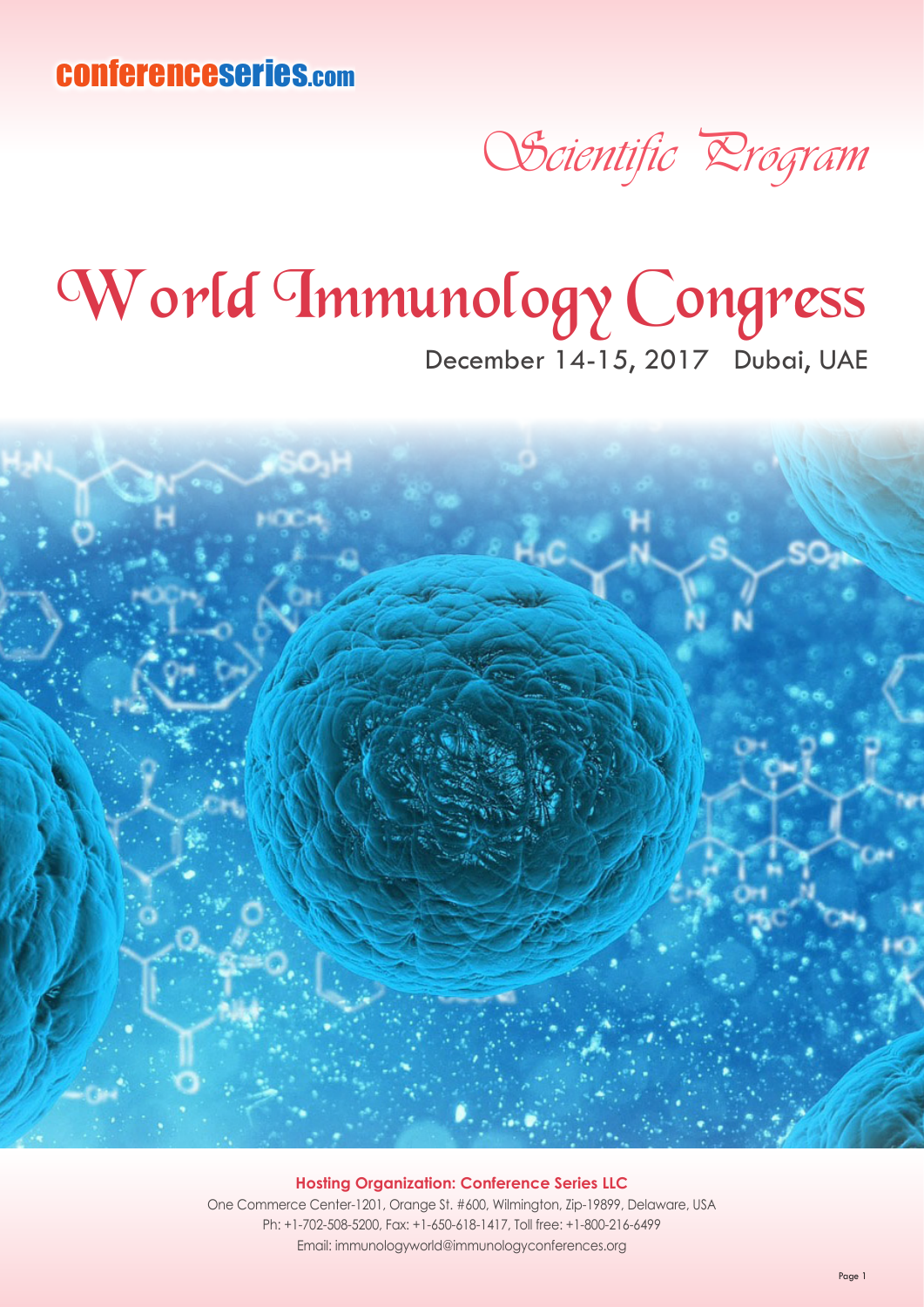|                                                                       | Day 1 December 14, 2017                                                                                                              |  |
|-----------------------------------------------------------------------|--------------------------------------------------------------------------------------------------------------------------------------|--|
| 09:00-09:30                                                           | <b>Registrations</b>                                                                                                                 |  |
| Sa VII                                                                |                                                                                                                                      |  |
|                                                                       |                                                                                                                                      |  |
| <b>Opening Ceremony</b><br><b>CONferenceseries.com</b><br>09:30-10:00 |                                                                                                                                      |  |
|                                                                       |                                                                                                                                      |  |
|                                                                       | <b>Keynote Forum</b>                                                                                                                 |  |
| 10:00-10:50                                                           | Title: The Bio Immun(G)ene Medicine or how to use a maximum of cell molecular resources for                                          |  |
|                                                                       | <b>therapeutic purposes</b>                                                                                                          |  |
|                                                                       | Gilbert Glady, European Bio Immune(G)ene Medicine Association, France                                                                |  |
|                                                                       | <b>Special Session</b>                                                                                                               |  |
| 10:50-11:10                                                           | Title: Tobacco and immunology - A cross link                                                                                         |  |
|                                                                       | Rohit B Moharil, VSPM Dental College & Research Centre, India                                                                        |  |
|                                                                       | Group Photo, Networking & Coffee Break 11:10-11:30 @ Foyer                                                                           |  |
|                                                                       | <b>Keynote Forum</b>                                                                                                                 |  |
|                                                                       | Title: During fever, why our body acts against facts of Physics?                                                                     |  |
| 11:30-12:20                                                           | K M Yacob, Marma Health Centre, India                                                                                                |  |
| Sessions:                                                             |                                                                                                                                      |  |
|                                                                       | Clinical and Translational Immunology   Molecular and Structural Immunology   Autoimmunity and Inflammation                          |  |
| Immunodeficiencies                                                    |                                                                                                                                      |  |
|                                                                       | <b>Session Introduction</b>                                                                                                          |  |
|                                                                       | Session Chair: Ahmed Aldigheari, Security Forces Hospital, Saudi Arabia                                                              |  |
|                                                                       | Title: Decrypt the link of the ongoing leak: a case of idiopathic systemic capillary leak syndrome                                   |  |
| 12:20-12:55                                                           | (Clarkson's Disease): A case report                                                                                                  |  |
|                                                                       | Ryan Alinab, Chinese General Hospital and Medical Center Manila, Philippines                                                         |  |
| Lunch Break 12:55-14:00 @ Market Place Restaurant                     |                                                                                                                                      |  |
|                                                                       | Title: Molecular biology of oral cancer and role of cyclin D1 in oral premalignant lesions and oral                                  |  |
| 14:00-14:35                                                           | squamous cell carcinoma - A review of original study                                                                                 |  |
| 14:35-15:10                                                           | Rohit B Moharil, VSPM Dental College & Research Centre, India                                                                        |  |
|                                                                       | Title: Seroepidemiology of Chikungunya, West Nile and Zika viruses among blood donors in Rwanda                                      |  |
|                                                                       | <b>Eric Seruyange, University of Gothenburg, Sweden</b>                                                                              |  |
| Networking & Coffee Break 15:10-15:25 @ Foyer                         |                                                                                                                                      |  |
| 15:25-16:00                                                           | Title: CVID - Common Variable Immuno Deficiency                                                                                      |  |
|                                                                       | Nouf Khalid Hamid, Imam Abdulrahman Bin Faisal University, Saudi Arabia                                                              |  |
| 16:00-16:35                                                           | Title: MicroRNAs (20a, 146a and 155) and Fork head box P3 genes expressions in a sample of Iraqi<br>patients with multiple sclerosis |  |
|                                                                       | Zainab Abdulelah Abduljawad Aljawadi, Baghdad University, Iraq                                                                       |  |
|                                                                       |                                                                                                                                      |  |
|                                                                       | <b>Panel Discussions</b>                                                                                                             |  |
|                                                                       |                                                                                                                                      |  |
|                                                                       | <b>December 15, 2017</b><br>Day 2                                                                                                    |  |
|                                                                       | Sa VII                                                                                                                               |  |
|                                                                       | <b>Keynote Forum</b>                                                                                                                 |  |
| 10:00-10:50                                                           | <b>Title: The Purpose of temperature in fever</b>                                                                                    |  |
|                                                                       | K M Yacob, Marma Health Centre, India                                                                                                |  |
| Sessions:                                                             |                                                                                                                                      |  |
|                                                                       | Cellular Immunology   Autoimmunity and Inflammation   Immunity and Host defenses                                                     |  |
|                                                                       | <b>Session Introduction</b>                                                                                                          |  |
|                                                                       | Session Chair: Ahmed Aldigheari, Security Forces Hospital, Saudi Arabia                                                              |  |
|                                                                       | Title: Neutralizing activity of anti-ifn-y autoantibody in patients with non-tuberculosis Mycobacteria                               |  |
| 10:50-11:25                                                           | infection                                                                                                                            |  |

**Dyah Ika Krisnawati,** Taipei Medical University, Taiwan